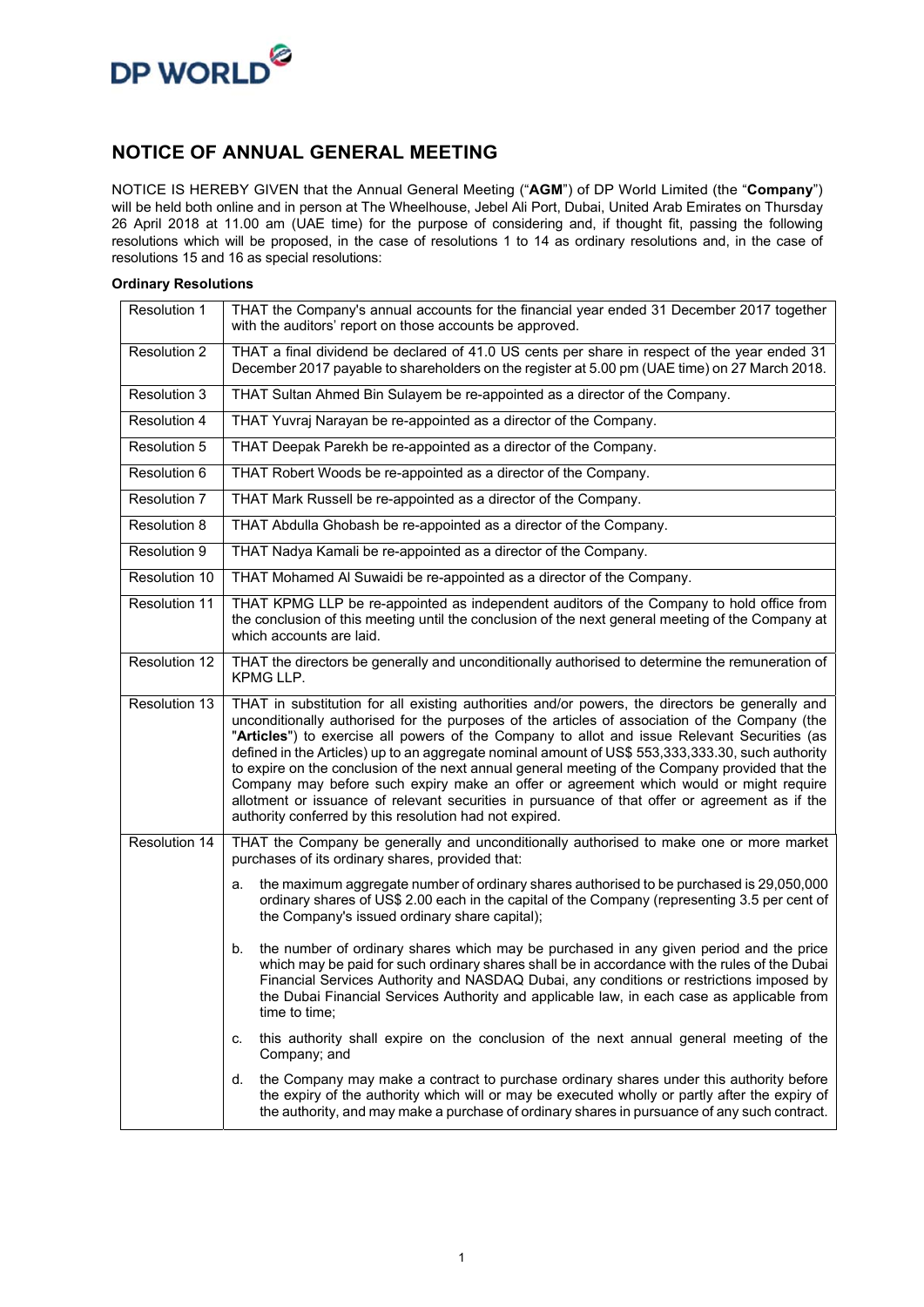

#### **Special Resolutions**

| Resolution 15 | THAT in substitution for all existing authorities and/or powers, the directors be generally<br>empowered pursuant to the Articles to allot Equity Securities (as defined in the Articles), pursuant<br>to the general authority conferred by Resolution 13 as if Article 7 (Pre-emption rights) of the Articles<br>did not apply to such allotment, provided that the power conferred by this resolution:                                                                                           |
|---------------|-----------------------------------------------------------------------------------------------------------------------------------------------------------------------------------------------------------------------------------------------------------------------------------------------------------------------------------------------------------------------------------------------------------------------------------------------------------------------------------------------------|
|               | will expire on the conclusion of the next annual general meeting of the Company provided<br>a.<br>that the Company may before such expiry make an offer or agreement which would or might<br>require Equity Securities to be issued or allotted after expiry of this authority and the directors<br>may allot Equity Securities in pursuance of that offer or agreement as if the authority<br>conferred by this resolution had not expired; and                                                    |
|               | is limited to:<br>b.                                                                                                                                                                                                                                                                                                                                                                                                                                                                                |
|               | (i) the allotment of Equity Securities in connection with a rights issue, open offer or any other<br>pre-emptive offer in favour of ordinary shareholders but subject to such exclusions as<br>may be necessary to deal with fractional entitlements or legal or practical problems under<br>any laws or requirements of any regulatory body in any jurisdiction; and                                                                                                                               |
|               | (ii) the allotment (other than pursuant to (i) above) of Equity Securities for cash up to an<br>aggregate amount of US\$ 83,000,000 (representing 5 per cent of the Company's issued<br>ordinary share capital).                                                                                                                                                                                                                                                                                    |
| Resolution 16 | THAT the Company be generally and unconditionally authorised to reduce its share capital by<br>cancelling any or all of the ordinary shares purchased by the Company pursuant to the general<br>authority to make market purchases conferred by Resolution 14 at such time as the directors shall<br>see fit in their discretion, or otherwise to deal with any or all of those ordinary shares, in accordance<br>with applicable law and regulation, in such manner as the directors shall decide. |

By order of the Board 22 March 2018 M. Alhashimy Company Secretary

Registered Office: PO Box 17000 5<sup>th</sup> Floor JAFZA 17 Jebel Ali Dubai

#### Proxies

Holders of ordinary shares entitled to attend and vote may appoint one or more proxies to attend and, on a poll, vote in their place at general meetings of the Company. Any proxy so appointed need not also be a shareholder.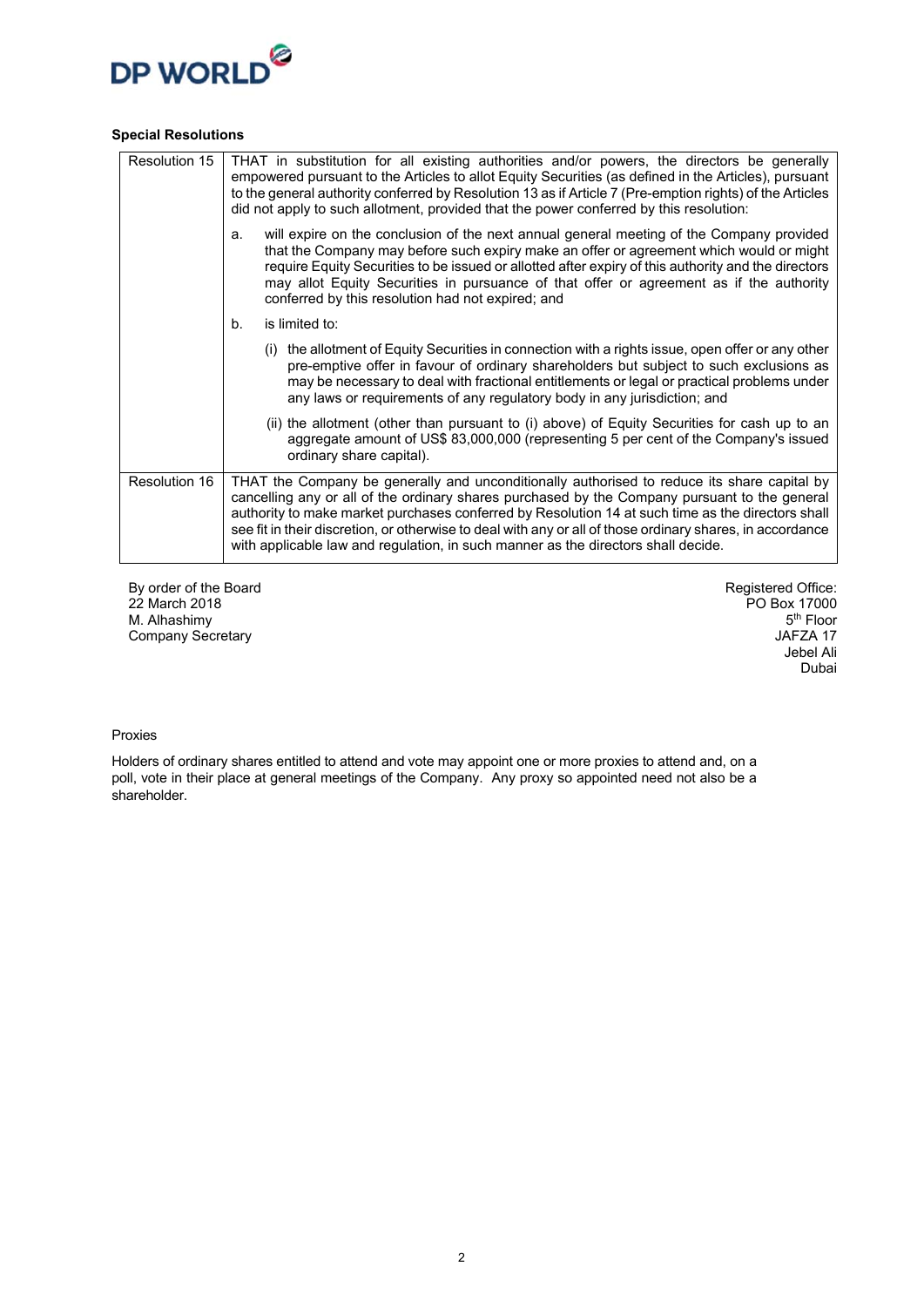

#### **EXPLANATORY NOTES**

Resolutions 1 to 14 are ordinary resolutions. For an ordinary resolution to be passed, the number of votes given in favour of the resolution must exceed 50 per cent of all votes cast (in person or by proxy).

#### **Resolution 1 - Approval of the Accounts and the Auditors Report**

The Company is required to present its audited accounts for the year ended 31 December 2017 and the accompanying auditors' report to shareholders at its AGM for discussion and, if thought fit, approval. This provides the shareholders with an opportunity to discuss the performance of the Company during the year, its management and prospects for the future.

Copies of the audited accounts and the auditors' report will be available at the AGM. Alternatively, copies are available on the DP World website (www.dpworld.com).

#### **Resolution 2 - Dividend Declaration**

In accordance with the Articles, the Company may, by shareholders passing an ordinary resolution, declare a dividend to be paid. This dividend cannot exceed the amount recommended by the directors. The shareholders are being asked to declare a dividend for the 2017 financial year, as recommended by the directors, of 41.0 US cents per share. If approved, the dividend will be paid on 2 May 2018 to those shareholders entered on the relevant register of shareholders as at 5.00 pm (UAE time) on 27 March 2018.

#### **Resolutions 3 to 10 – Re-election of Directors**

The Articles require that each director appointed to the Board retire and seek re-election on an annual basis at each AGM.

Having considered the performance and contribution made by each of the directors (with the relevant director abstaining from consideration of his own performance and contribution), the Board is satisfied that each of them continues to be effective and demonstrates commitment to their respective roles. Consequently, the Board recommends that each director be re-elected.

Full biographical details for each of the directors are included in the Annual Report.

#### **Resolutions 11 and 12 - Auditors**

The Company's auditors must at each AGM be re-appointed to hold office from the conclusion of that meeting until the conclusion of the next AGM.

The Audit Committee of the Company keeps under review the independence and objectivity of the external auditors and, after considering relevant information, the Audit Committee has recommended to the directors that KPMG LLP be re-appointed. Resolutions are proposed to re-appoint KPMG LLP as auditors and to authorise the directors to determine their remuneration.

#### **Resolution 13 - Authority to Allot Shares**

In accordance with the Articles, the directors have general and unconditional authority to allot or issue unissued shares of the Company but may not exercise any power to allot or issue Relevant Securities unless they are authorised to do so by a resolution of the shareholders in a general meeting.

This resolution seeks shareholder approval to allow the directors generally to allot or issue ordinary shares of the Company with a nominal amount of up to one third of the current issued ordinary share capital. No ordinary shares are held by the Company as treasury shares.

At present, the directors have no plans to allot or issue any ordinary shares of the Company.

#### **Resolution 14 - Share Re-purchases**

The Company is seeking the authority to buy back a limited number of its shares. Obtaining authority to buy back shares is common international practice and the right to do so would be exercised by the directors, subject to Dubai Financial Services Authority approval, only in circumstances in which they believe this to be in the best interests of shareholders. If such right was exercised, the Company would expect to cancel any shares subject to the buy-back. The Company has not issued any options or warrants to subscribe for ordinary shares.

Resolutions 15 and 16 are special resolutions. For a special resolution to be passed, the number of votes given in favour of the resolution must represent at least 75 per cent of all the votes cast (in person or by proxy).

#### **Resolution 15 - Disapplication of Pre-emption Rights**

Article 7 of the Articles provides that the Company shall not allot Equity Securities, save for such allotments set out in the Articles, unless an offer on the same or more favourable terms has been made to each person who holds ordinary shares of the Company of a proportion of those Equity Securities which is as near as practicable equal to the proportion in nominal value held by him of the ordinary share capital of the Company (a "**Pre-emption Right**").

Where the directors are generally authorised to allot Relevant Securities, this Pre-emption Right may be disapplied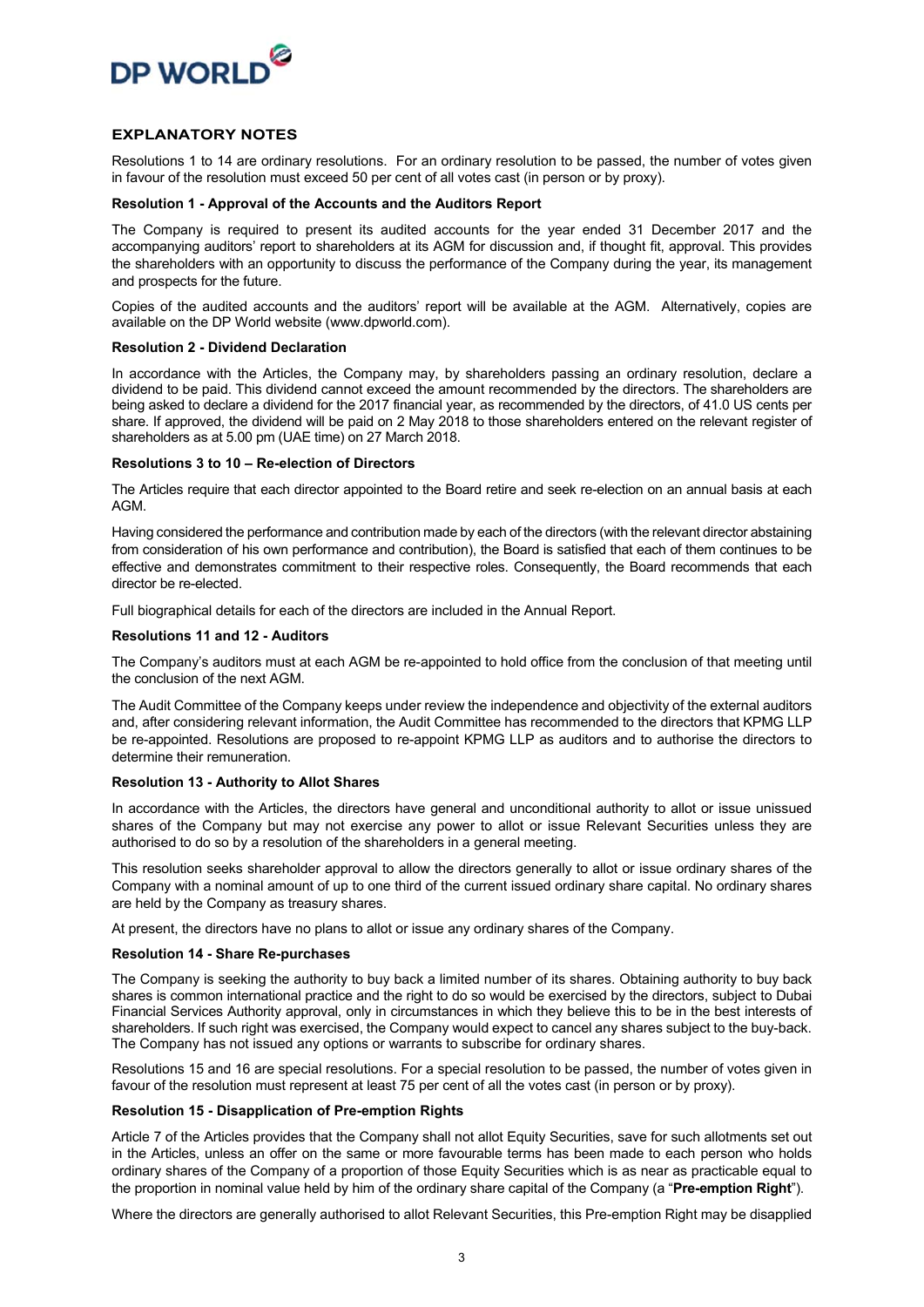

in accordance with Article 8 of the Articles.

The disapplication of Pre-emption Rights sought is for the allotment of Equity Securities with a nominal value of up to US\$ 83,000,000, representing 5 per cent of the nominal value of the current issued ordinary share capital.

#### **Resolution 16 – Reduction of Share Capital**

Authority is sought to reduce the Company's issued share capital by cancelling any or all of the ordinary shares purchased by the Company pursuant to Resolution 14 (*Share re-purchases*).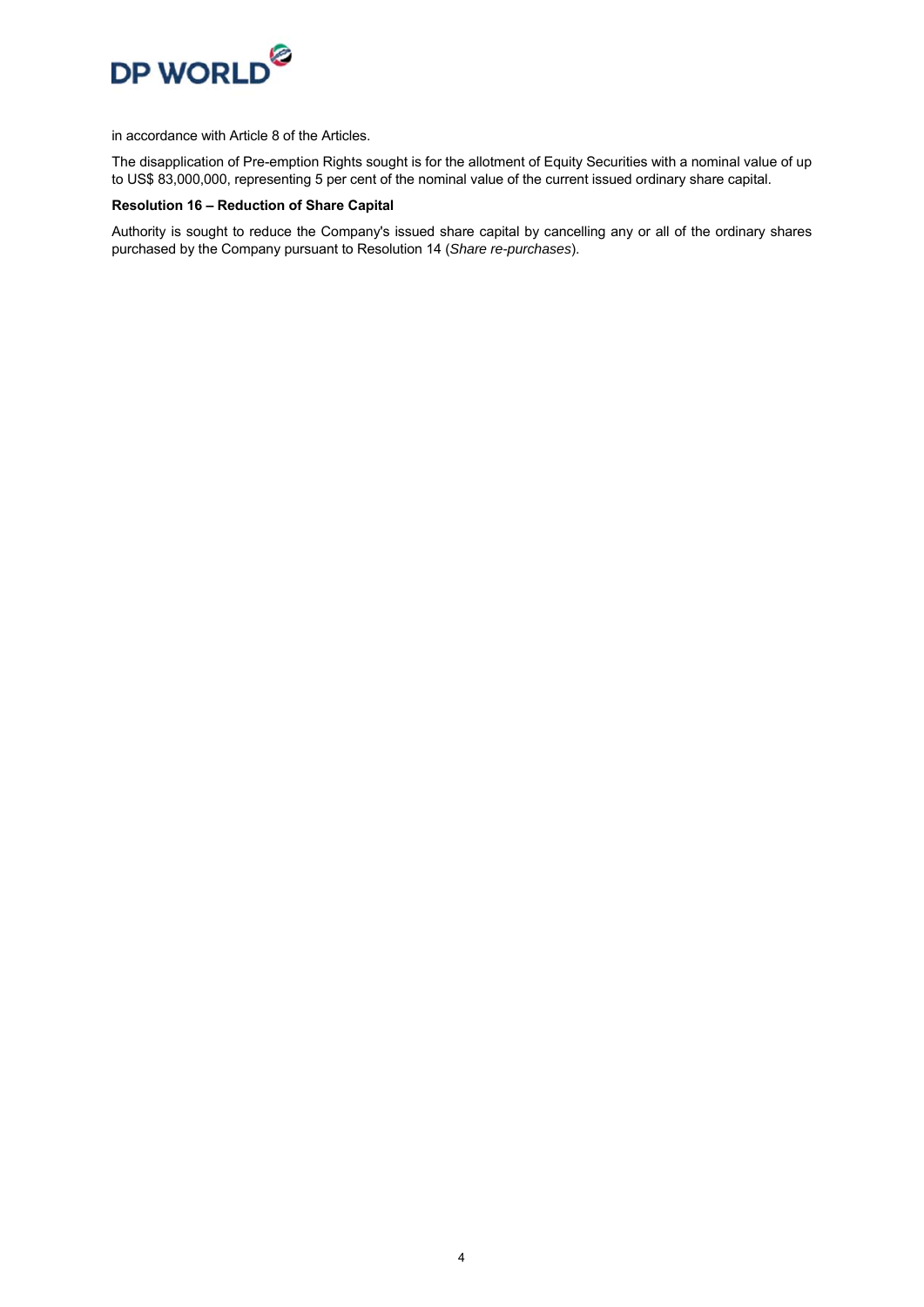

#### **Notes**

As at the date of this Notice, there were 830,000,000 ordinary shares of US\$ 2.00 each in issue, each with equal voting rights.

#### **Entitlement to Attend and Vote**

Only those shareholders entered on the relevant register of shareholders as at 5:00 pm (UAE time) on 27 March 2018 (the record date) shall be entitled to vote at the AGM in respect of the number of shares registered in their name at that time. Changes to entries in the register of members after 5:00 pm (UAE time) on 27 March 2018 shall be disregarded in determining the rights of any person to attend or vote at the AGM. Each of the resolutions to be put to the meeting will be voted on by poll. A poll reflects the number of voting rights exercisable by each member and the Board considers it a more democratic method of voting.

If the AGM is adjourned, entitlement to attend and vote will be determined by reference to the relevant register of shareholders at 5.00 pm (UAE time) on the originally stated record date.

#### **Nominee Registration**

All the shares traded on NASDAQ Dubai are registered in the name of NASDAQ Dubai Guardian Limited (formerly known as DIFX Guardian Limited) as nominee for the beneficial owners. NASDAQ Dubai Guardian Limited will not exercise the right to attend and to vote at the AGM but will enable the beneficial owners to attend the AGM and vote in person, online and/or to exercise voting rights by issuing proxies upon the instruction of beneficial owners. In order to facilitate this please carefully read and follow the instructions laid-out in the following section.

#### **Voting/Attendance Request for holders of shares traded on NASDAQ Dubai**

1. Voting

If you would like to have your shares voted without attending the AGM online or in person, please fill out the Voting Instruction Form and return it signed and dated to your broker (or custodian) if you do not have a NIN<sup>\*</sup> account, or to our Registrar\*\* if you have a NIN account, as soon as possible, however, no later than 11:00 am (UAE time) on 22 April 2018 to your broker (or custodian or our Registrar). Your broker (or custodian or our Registrar) will submit your votes to the tabulation agent. If you subsequently desire to change your voting, or to attend the meeting online or in person, please contact your broker (or custodian or our Registrar) prior to the deadline specified by them in order to facilitate your changes. The tabulation agent will provide your voting instructions to NASDAQ Dubai Guardian Limited who will submit the vote on your behalf to the Chairman of the Meeting prior to the 48 hours cut-off date.

2. Attendance in Person or by a Personal Representative

Holders of ordinary shares entitled to attend and vote may appoint one or more proxies to attend and, on a poll, vote in their place at general meetings of the Company. Any proxy so appointed need not also be a shareholder.

If you would like to attend the AGM in person, or if you would like to be represented by a person or person(s) (i.e. proxies) of your choice, please fill out the personal Attendance Request Form and return it signed and dated to your broker (or custodian) if you do not have a NIN<sup>\*</sup> account, or to our Registrar\*\* if you have a NIN account, as soon as possible, however, no later than 11:00 am (UAE time) on 22 April 2018 to your broker (or custodian or our Registrar). Your broker (or custodian or our Registrar) will submit your attendance request details to the tabulation agent. If you subsequently desire to change your personal representative(s)), or to vote without attending in person, please contact your broker (or custodian or our Registrar) prior to the deadline specified by them in order to facilitate your changes.

In order to enable smooth registration at the AGM, you will need to provide a valid proof of photo identification (e.g. passport, driving licence etc.) at the registration desk of the AGM.

To be an effective appointment of a personal representative/proxy, an Attendance Request Form must be received together with the power of attorney or other authority (if any) under which it is signed or a duly certified copy of such power or authority.

Any corporation which is a shareholder may, by resolution of its directors or other governing body, authorise a person(s) to act as its representative(s) at the Annual General Meeting. The Company (or any person acting on its behalf) may require any representative of a corporation to produce a certified copy of the resolution authorising him to act as such or other satisfactory evidence of his authority before permitting him to exercise his powers.

Completion and return of the Voting Instruction Form will not prevent beneficial owners from attending the AGM and voting in person at the meeting, provided you have subsequently changed your instruction to register your attendance at the meeting in person in the manner specified above.

<sup>\*</sup> A NIN account is an account set-up for a shareholder directly with the NASDAQ Dubai Central Securities Depositary (CSD). \*\* Link Market Services (EMEA) Limited, our Registrar, is contactable via the following methods: Email: **dpworld@linkmarketservices.com;** Tel: +971 4 401 9983; Fax: +971 4 401 9985; If in any doubt about your account setup or about receiving dividends please contact our Registrar.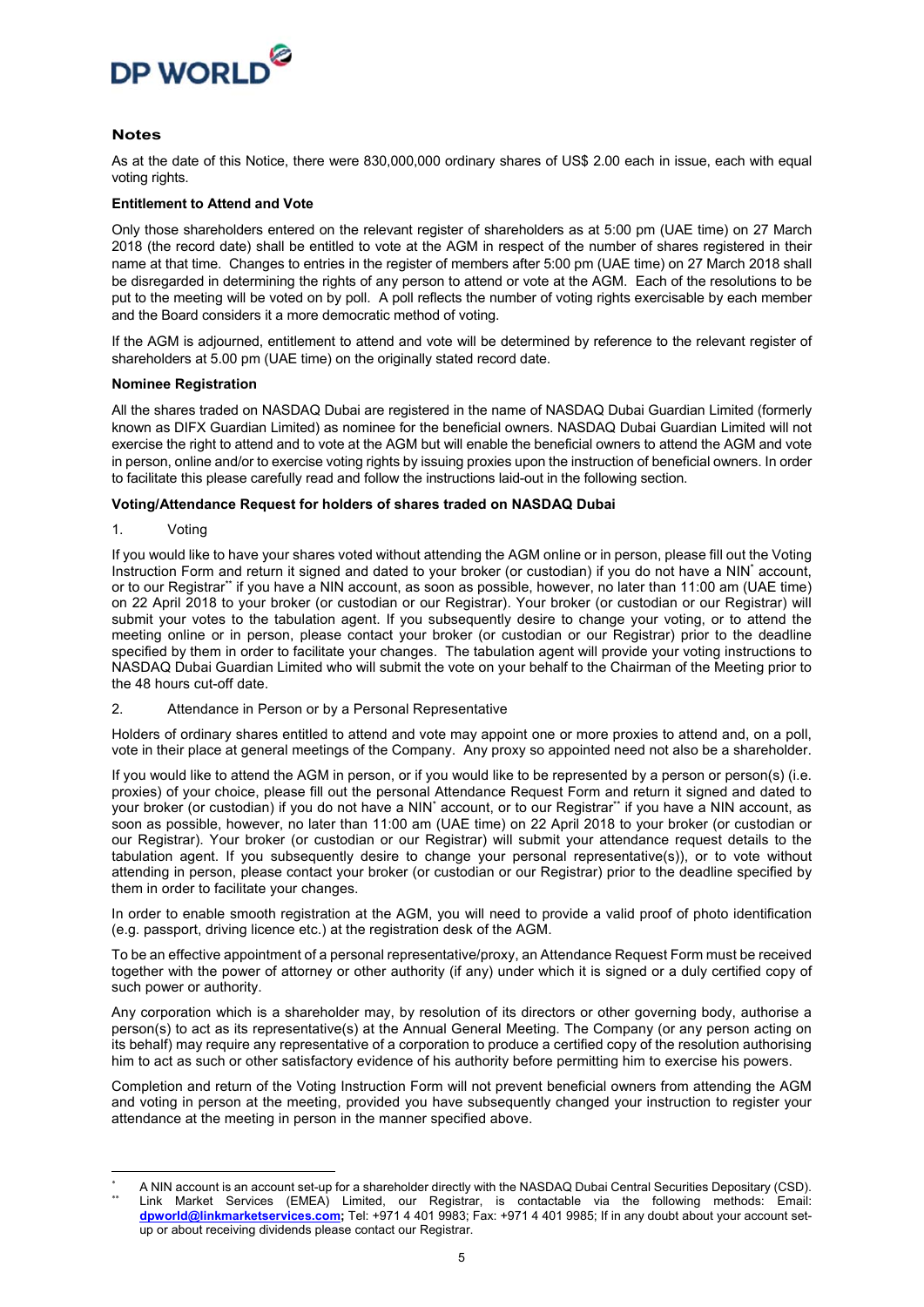

Please note that you will not be able to vote in person at the AGM if you have not registered for attendance via your broker, custodian or our Registrar as outline above.

#### 3. Online Attendance

Holders of ordinary shares entitled to attend and vote (or their appointed proxy) may attend the AGM online.

If you would like to attend the AGM online, please complete and return the Attendance Request Form to receive your password and then follow the step by step instructions set out in the AGM Online Facility Guide 2018 on pages 7 to 8 of this Notice.

Completion and return of the Voting Instruction Form will not prevent beneficial owners from participating in the AGM and voting online, provided you have subsequently changed your instruction to register your online attendance at the meeting and received a password in the manner specified above.

Please note that you will not be able to participate in online voting if you have not registered for attendance via your broker, custodian or our Registrar and received a password.

During the meeting you must ensure that you are connected to the internet at all times in order to vote when the chairman commences polling on the resolutions being put to the meeting. Therefore, it is your responsibility to ensure connectivity for the duration of the meeting.

#### **Questions**

Holders of ordinary shares entitled to attend and vote (or their appointed proxy) may ask questions at the AGM.

You have the option to either verbally ask a question through the conference call facility or submit a question via the AGM online facility. Questions can be asked to the meeting in English and Arabic.

If you wish to ask a question verbally, please use the conference call facility. Details of the conference code and dial-in numbers to join the conference call will be displayed within the info page of the online facility from 10.30 am (UAE time) on 26 April 2018. On joining the conference call, you will be connected to an operator who will provide you with further instructions.

Details of how to submit a written question through the AGM online facility are set out in the AGM Online Facility Guide 2018 on pages 7 to 8 of this Notice.

Please note that not all questions may be able to be answered during the time set aside for questions at the meeting. In this case, your question will be answered by email or post after the meeting.

#### **Results**

The results of voting on the resolutions will be posted on the Company's website after the AGM.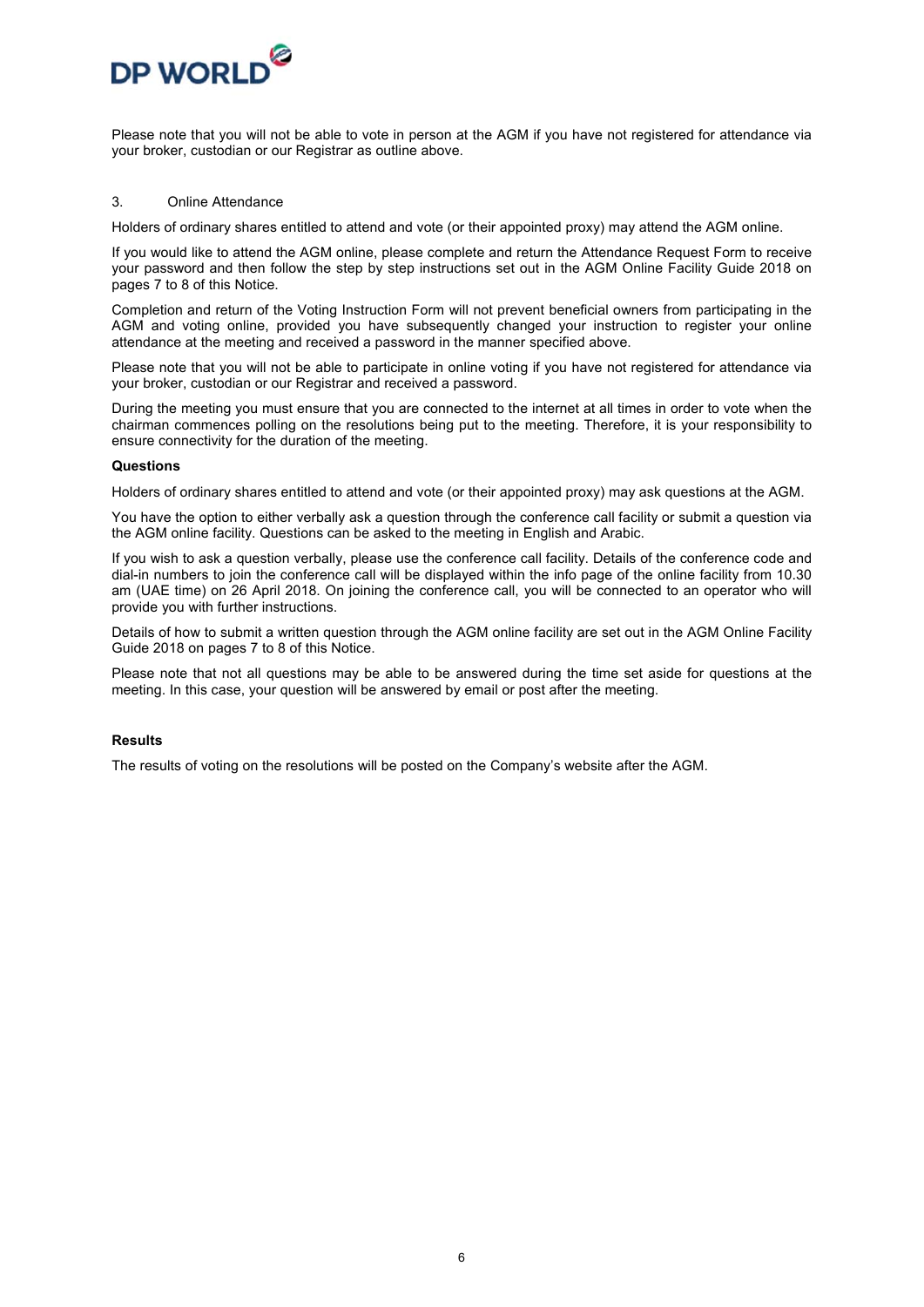# **DP WORLD**

# **AGM Online Facility Guide 2018**

This year we will be conducting a hybrid AGM, giving you the opportunity to attend the AGM in person or to participate online, using your smartphone, tablet or computer.

If you choose to participate online you will be able to view a live webcast of the meeting, ask the Directors questions online in written form (or dial in via the conference call to ask a question verbally) and submit your votes in real time. You will need to either:

- a) Download the Lumi AGM app from the Apple App or Google Play Stores by searching for Lumi AGM; or
- b) Visit https://web.lumiagm.com on your smartphone, tablet or computer. You will need the latest versions of Chrome, Safari, Internet Explorer 11, Edge and Firefox. Please ensure your browser is compatible.

## Meeting ID: **143-494-848 To login you must have your NIN and password\***

*\* to obtain your password please complete and return the 'Attendance Request Form'. Your password shall be sent to the email address provided therein.*

### **Using the AGM online facility:**

Once you have either downloaded the **Lumi AGM app** or entered **web.lumiagm.com** into your web browser, you'll be prompted to enter the Meeting ID (set out above)

You will then be required to enter your:

- a) NIN; and
- b) password.

**You will be able to log into the site from 11:00 am (UAE time), Wednesday 25th April 2018.**

To register as a shareholder, select '**I have a login**' and enter your NIN and password.

Passwords will be distributed following completion and submission of your Attendance Request Form

If you are not attending as a shareholder, select '**I am a guest**' As a guest, you will be prompted to complete all the relevant fields including; title, first name, last name and email address.

#### *Please note, guests will not be able to ask questions or vote at the meeting.*





## **ACCESS NAVIGATION**

When successfully authenticated, the info screen  $\boxed{i}$  will be displayed. You can view company information, submit written questions and watch the webcast.

If you would like to watch the webcast press the broadcast icon at the bottom of the screen.